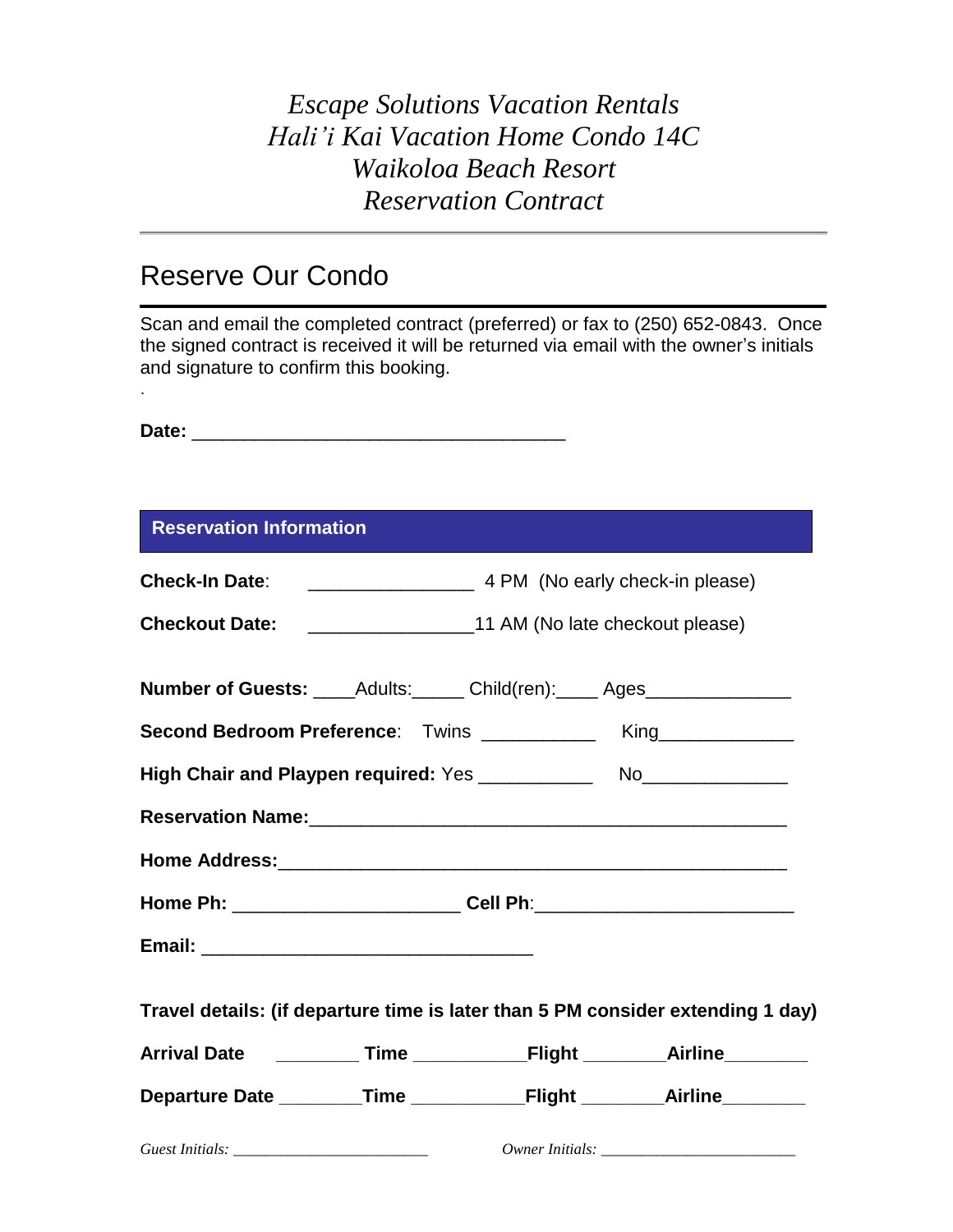| <b>Payments</b>                                         |               |     |
|---------------------------------------------------------|---------------|-----|
|                                                         | $\mathcal{S}$ |     |
| <b>Cleaning Fee</b>                                     | \$200.00      |     |
| Taxes (17.962%)                                         | $\mathbb{S}$  |     |
| <b>Total Rental Payment DUE:</b>                        | \$            |     |
| 1 <sup>st</sup> Payment, due on date of signing         |               | 50% |
| 2 <sup>nd</sup> Payment, due 60 days prior to occupancy |               | 50% |

**PAYMENT METHODS ACCEPTED:** Visa, MasterCard, Personal Cheques

**PROPERTY ADDRESS**: [69-1033 Nawahine Place, 14C, Waikoloa, HI, 96738](http://maps.google.com/maps?q=691033++NAWAHINE%20PL+96738&iwloc=A&hl=en&t=h)

**HAILI'KAI VILLA PHONE**: 808-315-8110

**ON ISLAND CONTACT:** Lindsay Dela Cruz - 808-430-2468

**CHECK-IN TIME** is AFTER 3 P.M. AND CHECKOUT is 11 A.M. NO Early Check-in or late checkout. (Unless Approved by Owner)

**THIS IS A NON SMOKING COMPLEX**. Fines will be imposed if you are caught smoking anywhere on the premises.

**PETS** are not permitted in rental units under any conditions.

**RESORT FEES** - \$25 per day to be paid at check out to the Halii Kai front office

#### **CANCELLATION POLICY**

CANCELLATION more than 60 days prior than to arrival will incur a charge of ONE night's rent and NO REFUND 60 Days or less prior to arrival*.*

MONTHLY RESERVATION CANCELLATIONS & CHRISTMAS– Monthly and Christmas renters must cancel one hundred twenty (120) days prior to check-in. Monthly renters who make a change that results in a shortened stay must be made at least ninety (90) days prior to check-in

*Guest Initials: \_\_\_\_\_\_\_\_\_\_\_\_\_\_\_\_\_\_\_\_\_\_\_\_\_ Owner Initials: \_\_\_\_\_\_\_\_\_\_\_\_\_\_\_\_\_\_\_\_\_\_\_\_\_*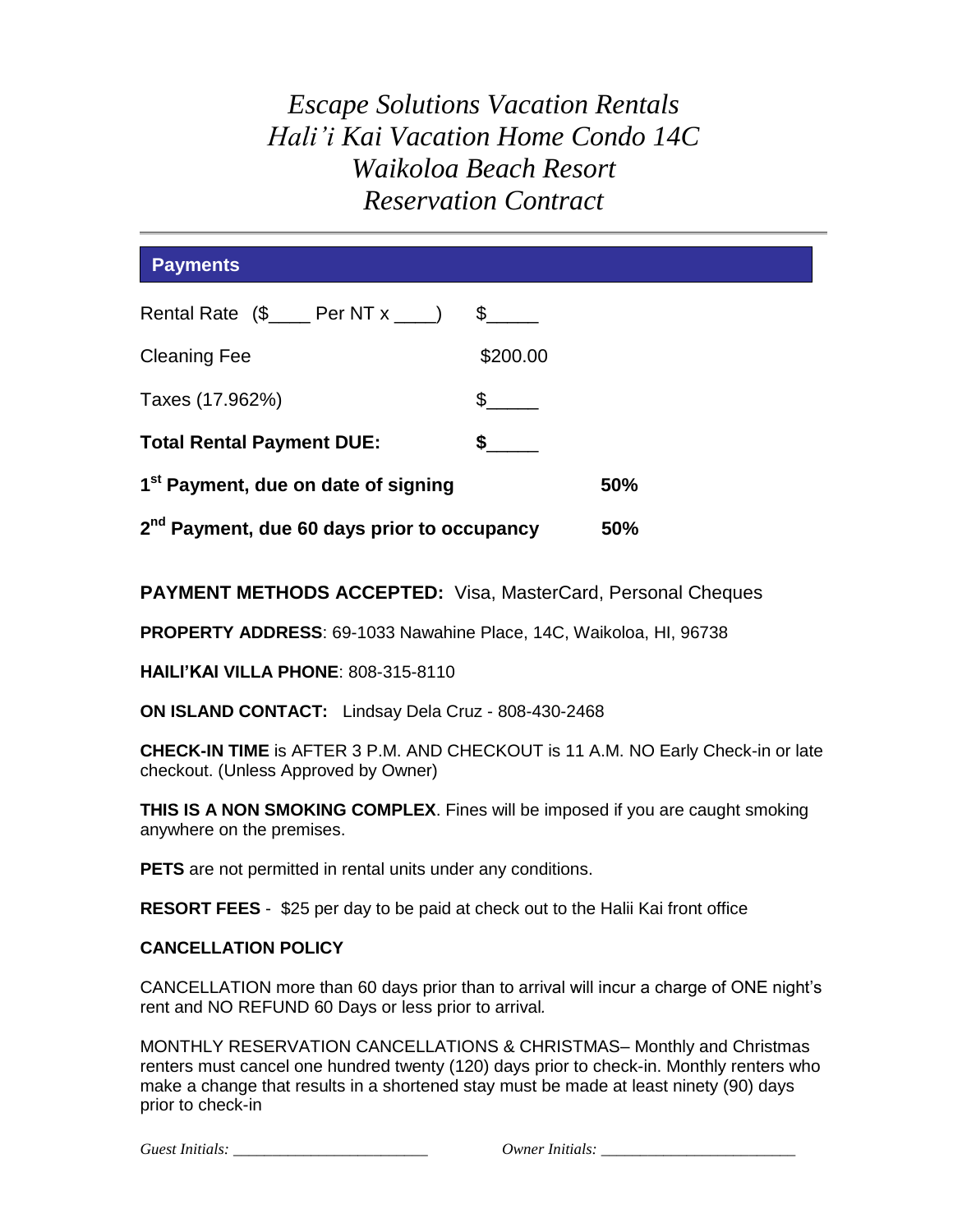**MAXIMUM OCCUPANCY** – The maximum number of guests is limited to five (5) persons.

**MINIMUM STAY** – This property requires a four (4) night minimum stay. Longer minimum stays may be required during holiday periods.

#### **NO DAILY HOUSEKEEPING SERVICE**

NO DAILY HOUSEKEEPING SERVICE – While linens and bath towels are included in the unit, daily maid service is not included in the rental rate. However, it is available upon request at an additional rate. We do not permit bath towels or linens to be taken from the units, but we provide extra beach towels for your use.

#### **PARKING**

Parking is limited to One (1) vehicle. Vehicles are to be parked in designated parking areas only. Parking on the road is not permitted. Any illegally parked cars are subject to towing; applicable fines/towing fees are the sole responsibility of the driver.

**DO NOT FLUSH** anything other than toilet paper. No feminine products or any other foreign objects should be flushed at anytime. If it is found that feminine products or any other foreign objects have been flushed and clog the septic system, you could be charged damages of up to two hundred dollars (\$200). Also, be cautious when using the garbage disposal. Pineapple cores should NEVER be disposed since the fibers will tangle in the blades. If a repair person is required to fix the disposal due to overzealous use, the cost of the repair will be the burden of the renter.

By signing below, I agree to all terms and conditions of this agreement.

| Guest Signature: | Date |  |
|------------------|------|--|
|                  |      |  |
|                  |      |  |
|                  |      |  |

Owner Signature:\_\_\_\_\_\_\_\_\_\_\_\_\_\_\_\_\_\_\_\_\_\_\_\_\_\_\_\_\_\_Date\_\_\_\_\_\_\_\_\_\_\_\_\_\_\_\_\_\_\_\_\_\_\_\_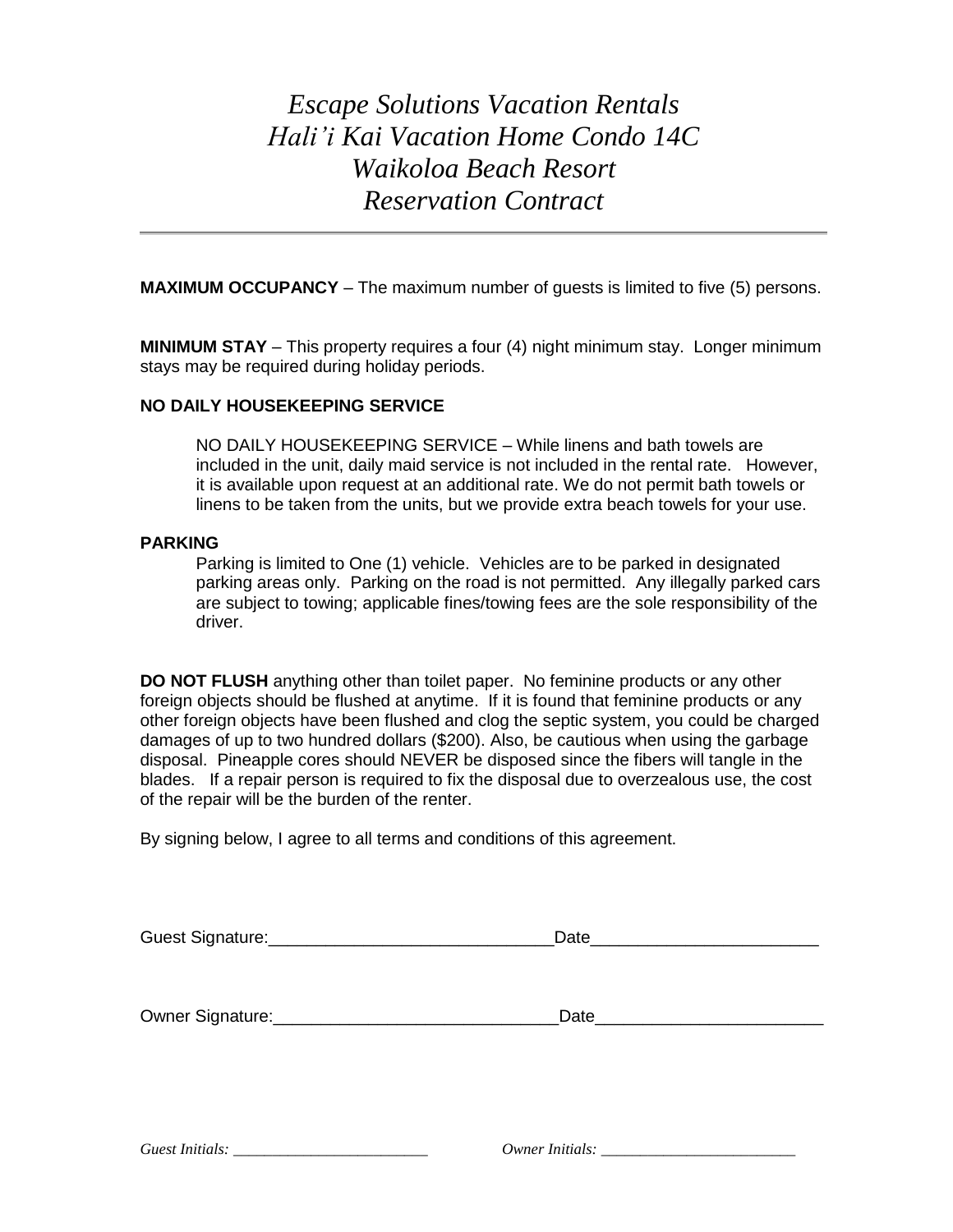TRAVEL INSURANCE- We highly recommend that all guests purchase travel insurance. If you wish to do so, good sources are: [www.InsureMyTrip.com](http://www.insuremytrip.com/) or [www.VacationProtection.com](http://www.vacationprotection.com/) offered by VRBO (you can choose this right from the site for online bookings) for details and to purchase.

As our unit is privately owned, the Homeowner is not responsible for any accidents, injuries, illness, weather, or earthquakes that may occur while on the premises or its facilities before or during your stay. The Homeowners are not responsible for any losses or damage of personal belongings of guest. By accepting this reservation, it is agreed that all guests are expressly assuming the risk of any harm arising from their use of the premises or other whom they may invite to use the premises.

### *Credit Card Authorization*

To use a credit card for this rental, please provide the following information (not needed if paying through VRBO, HOMEAWAY OR TRIPADVISOR)

Name on credit card:

Credit card billing address:  $\Box$ 

\_\_\_\_\_\_\_\_\_\_\_\_\_\_\_\_\_\_\_\_\_\_\_\_\_\_\_\_\_\_\_\_\_\_\_\_\_\_\_\_\_\_\_\_\_\_\_\_\_\_\_\_\_\_\_\_\_\_\_\_\_\_\_\_\_\_\_\_\_\_

| ∩itv |  |         |
|------|--|---------|
| ◡    |  | <br>. . |

| Type of Credit Card: Master Card Visa |  |
|---------------------------------------|--|
|                                       |  |

Credit Card Number

Exp date\_\_\_\_\_\_\_\_\_\_\_\_\_\_\_\_\_\_\_\_\_\_CVV (Security)Code \_\_\_\_\_\_\_\_\_\_\_\_\_\_\_\_\_\_\_\_\_\_\_\_\_\_\_\_\_\_\_

I hereby give permission to charge my credit card for the amounts on the Haili'Kai Vacation Condo at [69-1033 Nawahine Place, 14C, Waikoloa, HI, 96738](http://maps.google.com/maps?q=691033++NAWAHINE%20PL+96738&iwloc=A&hl=en&t=h) per the attached reservation agreement. I agree that all rental monies are non-refundable per cancellation policy noted on agreement. I understand my responsibility to purchase cancellation and/or travel insurance.

| $\rightarrow$ |  |
|---------------|--|
|               |  |

| Guest Initials: |
|-----------------|
|                 |

*Guest Initials: \_\_\_\_\_\_\_\_\_\_\_\_\_\_\_\_\_\_\_\_\_\_\_\_\_ Owner Initials: \_\_\_\_\_\_\_\_\_\_\_\_\_\_\_\_\_\_\_\_\_\_\_\_\_*